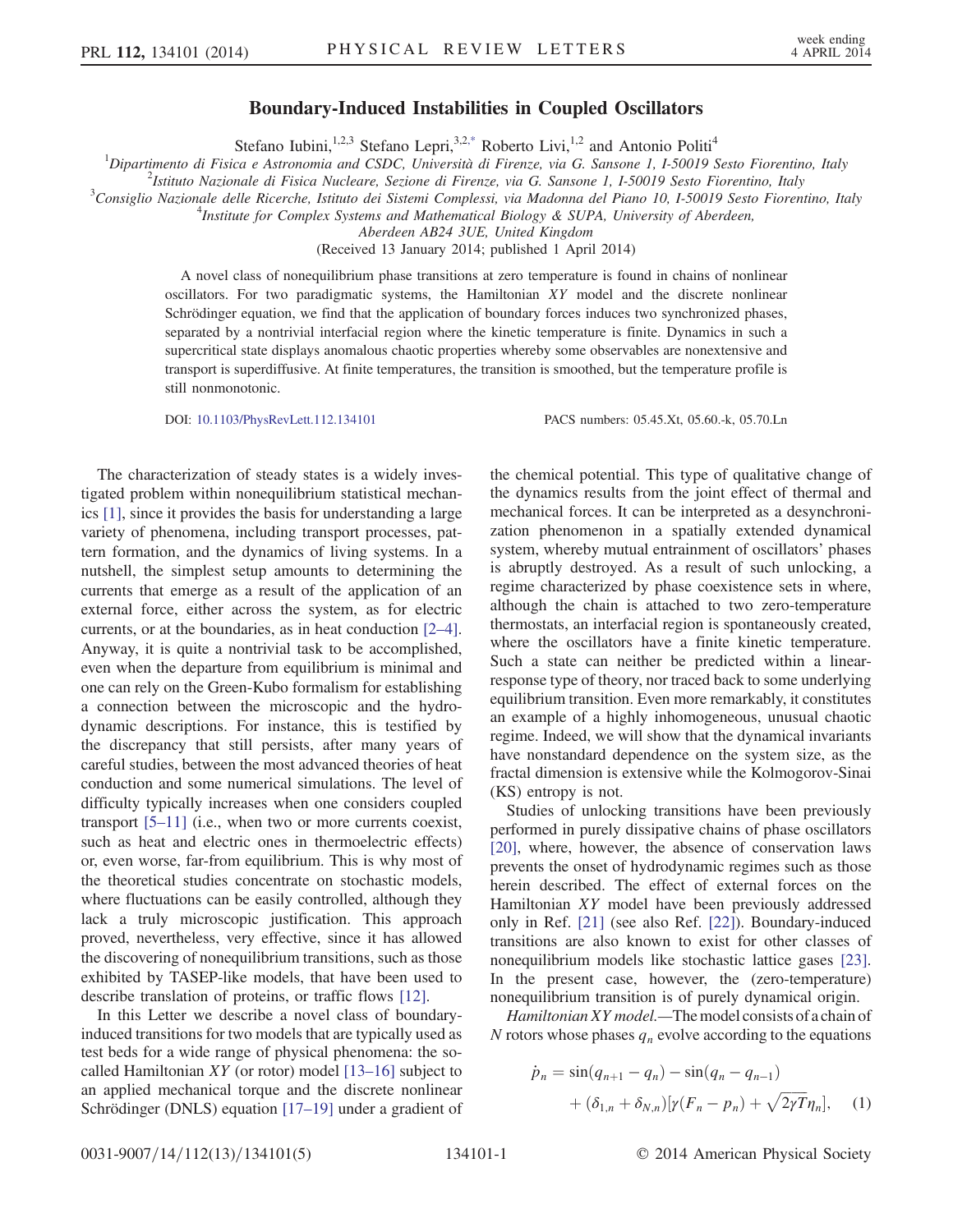where  $p_n = \dot{q}_n$ ,  $F_n$  denotes a torque applied to the chain boundaries,  $\gamma$  is the coupling strength with two external baths, and  $\eta_n$  is a Gaussian white noise with unit variance. Even though the two heat baths are assumed to have the same temperature  $T$ , one expects (coupled) momentum and energy currents will flow through the lattice. The momentum (angular velocity) flux is defined as  $j_n^p = \langle \sin(q_{n+1} - q_n) \rangle$ , while the energy flux is  $j_n^e = \langle (p_n + p_{n+1}) \sin(q_{n+1} - q_n) \rangle$ [\[24\]](#page-4-7) (here and in the following, angular brackets denote a time average). Further useful observables are the average angular frequency  $\omega_n = \langle p_n \rangle$  of the *n*th oscillator and the kinetic temperature  $T_n = \langle (p_n - \omega_n)^2 \rangle$  (notice that a correct definition requires subtracting the average drift).

We first discuss the  $T = 0$  case. As long as  $F \equiv (F_1 - F_N)/2 < F_c = 1/\gamma$ , the ground state is a twisted fully synchronized state, whereby each element rotates with the same frequency  $\omega_n = (F_1 + F_N)/2$  and constant phase gradient. Here,  $T_n = 0$  throughout the whole lattice. For  $F > F_c$  the fully synchronized state turns into a chaotic asynchronous dynamics. All numerical simulations hereafter reported have been performed with  $\gamma = 1$  and with  $F_1 = -F_N = F$  (that amounts to fixed  $\omega_n = 0$  below threshold). As shown in Fig. [1\(a\),](#page-1-0) the maximum value  $\hat{T}$  of  $T_n$  along the lattice suddenly jumps to a finite value at  $F = F_c$ , indicating the presence of a firstorder nonequilibrium transition. In fact, although the energy flux  $j^e$  vanishes (both heat baths operate at zero temperature), the momentum current  $j^p$  is different from zero and undergoes a substantial drop above the transition point [see Fig. [1\(b\)\]](#page-1-0).

A more detailed characterization of the supercritical phase is reported in Figs. [2](#page-1-1) and [3.](#page-2-0) The temperature profiles

<span id="page-1-0"></span>

FIG. 1 (color online). Phase diagrams of the XY model. (a) Maximal kinetic temperature  $\hat{T}$  vs  $F$ ;  $T = 0$ : open circles  $(N = 200)$  and diamonds  $(N = 6400)$ ;  $T = 0.1$ : squares  $(N = 200)$  and triangles  $(N = 800)$ ;  $T = 0.5$ : plusses  $(N = 200)$  and crosses  $(N = 800)$ . (b) Momentum flux  $j^p$  vs  $F$  for the same temperatures and symbols of panel (a); the black dashed line corresponds to  $j^p = F$  for  $F < F_c = 1$ .

above threshold  $(F = 1.05)$  are shown in Fig. [2\(a\)](#page-1-1) for different values of N, after shifting the origin in the middle different values of N, after shifting the origin in the middle<br>of the chain and rescaling the spatial position by  $\sqrt{N}$ . The nice overlap has two implications: (i) the maximal temperature  $\hat{T}$  remains finite even in the thermodynamic limit and can, accordingly, be considered as an appropriate order parameter for this nonequilibrium transition; (ii)  $T_n$ is significantly different from zero only in a small central region, whose relative width scales as  $N^{-1/2}$ . Since the temperature is a macroscopic concept, it is legitimate to ask whether one can truly interpret  $T_n$  as a genuine thermodynamic temperature. A preliminary positive answer can be given by noticing that  $T_n$  does not vary significantly over a given by noticing that  $T_n$  does not v<br>diverging number ( $\approx \sqrt{N}$ ) of sites.

Additional information can be obtained by looking at the profile of the average angular frequency  $\omega_n$  for  $F = 1.05$ . In Fig. [2\(b\)](#page-1-1) one can appreciate that the profile becomes increasingly kink-shaped, so that, in the thermodynamic limit, the chain is split into two symmetric regions, each one characterized by a rotation frequency equal to the value imposed at the boundary  $(F_1$  and  $F_N$ , respectively). The two regions are separated by a localized interfacial area, where  $T_n$  is finite and  $\omega_n$  changes from  $F_1$  to  $F_N$ .

The supercritical phase is, however, more complex than revealed by this average characterization. In Fig. [2\(c\)](#page-1-1) we plot a space-time representation of the "instantaneous"

<span id="page-1-1"></span>

FIG. 2 (color online). Stationary behavior of the rotors chain for  $T = 0$ . Time averaged spatial profiles of temperature (a) and frequency (b) for  $F = 1.05$  and  $N = 200, 400, 800, 1600,$  and 3200 (the averaging time is  $t = 10<sup>7</sup>$ ). The spatial direction is rescaled in order to obtain a data collapse in the central region. (c) Spatiotemporal profile of  $|\Omega_n|$  for  $F = 1.3$  and  $N = 6400$  (see text for details). (d) Local frequency difference  $\Delta\Omega_m$ . Both axes are suitably rescaled to obtain a data collapse for different system sizes:  $F = 1.05$  and  $N = 400$ , 800, 1600, and 3200 (black lines);  $F = 1.2$  and  $N = 1600, 3200,$  and 6400 (dotted red lines); same parameters of panel (c) (dashed blue line). The inset shows the dependence on N the momentum flux  $j^p$  for  $F = 1.05$  (black triangles): the red dashed line has slope  $-1/5$ .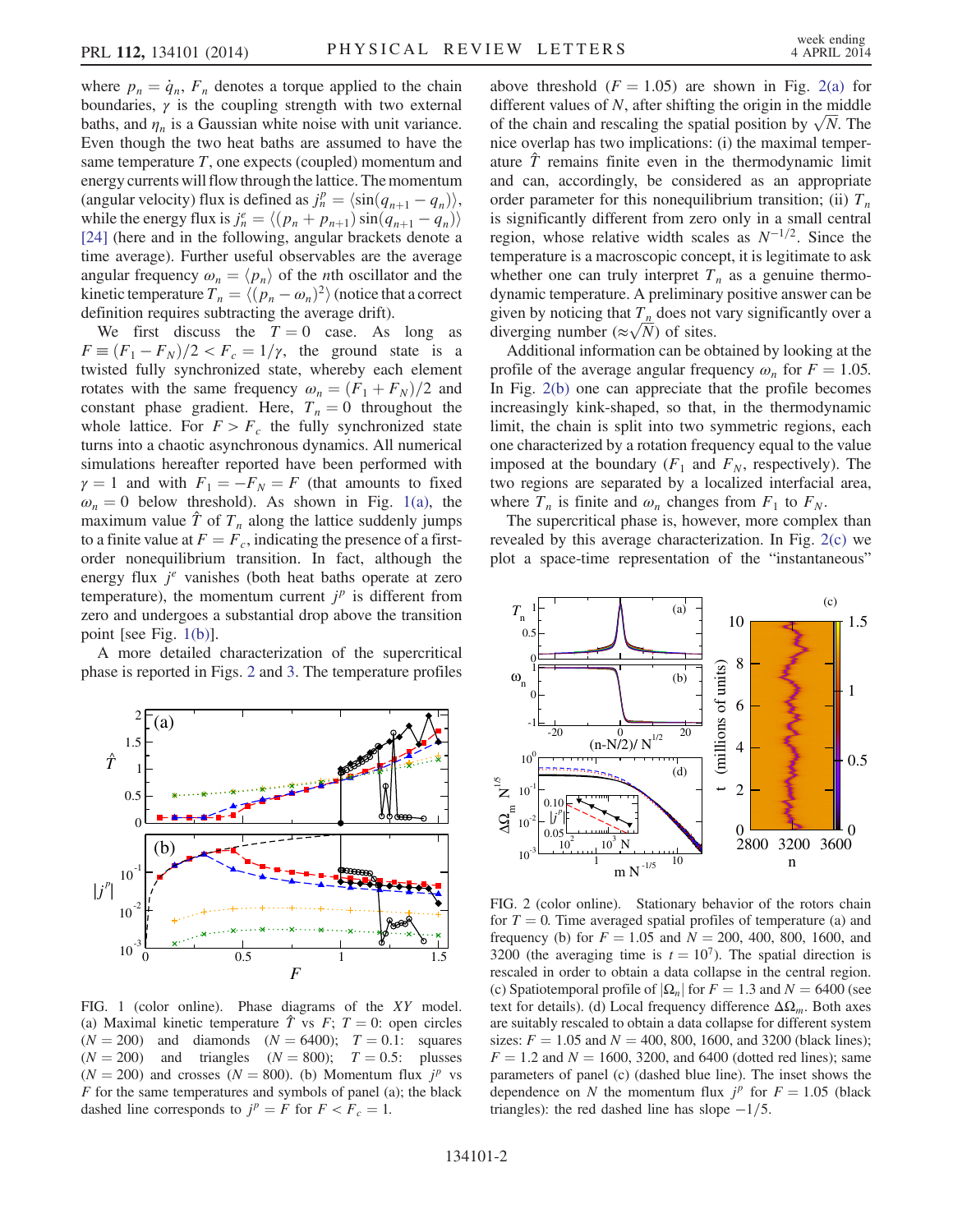<span id="page-2-0"></span>

FIG. 3 (color online). Lyapunov spectra of the rotors chain for  $F = 1.05$  and increasing sizes N. Upper inset: dependence of the maximal Lyapunov exponent  $\lambda_1$  on N: the dashed line corresponds to the fit  $\lambda_1 = \Lambda + aN^{-0.66 \pm 0.04}$  with  $\Lambda = 0.262$ . Lower inset: Kolmogorov-Sinai entropy vs  $N$ ; the dashed line is the power-law  $N^{-1/2}$ . Total integration time  $t = 2 \times 10^6$ , time step 0.01 time units, Gram-Schmidt orthogonalization is applied every 20 time steps.

frequency profile  $\Omega_n = \langle p_n \rangle_{\tau}$ , where the average is performed over a time  $\tau = 10^4$ , that is much longer than the microscopic time scale and significantly shorter than the slow hydrodynamic scales. This representation reveals that the transition region is quite thin and fluctuates. Data have been reported for  $F = 1.3$  and  $N = 6400$  to show that this behavior is robust also for large values of the torque and for long chains. A more quantitative analysis can be performed by studying the shape of the instantaneous frequency profile. In practice, we study  $\Delta\Omega_m = \langle \Omega_{m+\hat{n}(t)+1} - \Omega_{m+\hat{n}(t)} \rangle$ , where m is the distance from the instantaneous position  $\hat{n}(t)$  of the temperature peak. The data in Fig. [2\(d\)](#page-1-1) correspond to different values of F and is plotted after rescaling  $\Delta\Omega_m$  and m by  $N^{1/5}$  and  $N^{-1/5}$ , respectively. The good data collapse of the curves corresponding to various system sizes reveals the presence of a second scaling exponent.

The overall scenario can be described in the following way. On the one hand, the  $N^{-1/2}$  scaling of the average profiles is related to the decay rate of the strength of the effective force which pins the interfacial region in the middle of the chain. On the other hand, the  $N^{-1/5}$  scaling of the width of the instantaneous active region is related to the maintenance of the momentum flux, which, in fact, scales with the same exponent,  $j^p \sim N^{-1/5}$  (see the inset in Fig. [2](#page-1-1)).

In order to further refine our understanding of the supercritical regime, we have computed the spectra of Lyapunov exponents  $\lambda_n$  ( $n = 1, ..., 2N$ ). As a first check we have verified that the sum of all  $\lambda_n$  is equal to the dissipation  $-2\gamma$ , as it should. The spectra obtained for different system sizes reveal substantial differences from the standard (extensive) chaotic regime [\[25,26\]](#page-4-8). For increasing N, most exponents decrease and approach zero, indicating a weakly chaotic behaviour, consistently with the zero-temperature imposed at the boundaries. The spectrum does not, however, uniformly shrink to zero as  $\lambda_1$  and  $\lambda_{2N}$ remain finite. In the upper inset of Fig. [3](#page-2-0), one can see that the largest exponent  $\lambda_1(N)$  approaches a constant  $\Lambda =$ 0.262 up to corrections of order  $N^{-2/3}$ . The existence of finite exponents is consistent with the observation of a finite temperature in the central region of the lattice where some chaotic dynamics persists in the thermodynamic limit.

A further inspection of Fig. [3](#page-2-0) also reveals that the Lyapunov spectra cross the zero axis at a finite value  $n_{\mu}/N \approx 0.6$ , indicating that the dimension density of the unstable manifold is finite; i.e., this observable is extensive. The same is true also for the Kaplan-Yorke (KY) dimension, that increases with  $N$  and possibly converges to 2, meaning that the nonequilibrium invariant measure extends along (almost) all directions. Surprisingly, a qualitatively different behavior is observed for KS entropy-density  $h_{KS}$ , estimated as the area under the positive part of the Lyapunov spectrum. The results for different system sizes are reported in the lower inset of Fig. [3.](#page-2-0) There, we see that  $h_{KS}$  vanishes, revealing a nonextensive nature of the chaotic dynamics. By extrapolating from the largest simulations, one can conjecture a decay as  $N^{-1/2}$ . A yet more detailed analysis could be performed by investigating the convergence of the bulk of the Lyapunov spectrum, but this task would require considering much larger systems and we leave it to future studies.

The above features are rather unusual with respect to the usual space-time chaotic system whereby dynamical invariants are extensive with the volume [\[25,26\]](#page-4-8). They are instead partially reminiscent of delayed dynamical systems, where, for large delays, the KY dimension is extensive (i.e., proportional to the delay), while the KS entropy remains finite [\[27,28\]](#page-4-9). Here, however, this is a true instance of space-time chaos and the nonextensive character of the KS entropy is not a formal consequence of the interpretation of the delay as a spatial extension.

Additional studies carried out for larger F values confirm the general validity of this mixed extensive and nonextensive behavior. One has only to be careful in selecting sufficiently long chains, so as to avoid the existence of a pointlike interfacial region: this phenomenon, which is suggestive of a second transition (see the open circles in Fig. [1](#page-1-0)), is instead a finite size effect that disappears for sufficiently large values of  $N$  (see the diamonds in Fig. [1](#page-1-0)).

Finite temperature.—We now explore the behavior for nonzero boundary temperatures (i.e., in the presence of an external source of noise). The results reported in Fig. [1](#page-1-0) indicate that for  $T = 0.5$  (crosses and plusses) both  $\hat{T}$  and the momentum flux depend smoothly on  $F$ . Additionally, the momentum conductivity is normal, i.e.,  $j^p \sim 1/N$ . For smaller temperatures, a residue of the transition is still present as a sudden increase of  $\hat{T}$  at finite F [see Fig. [1\(a\)](#page-1-0)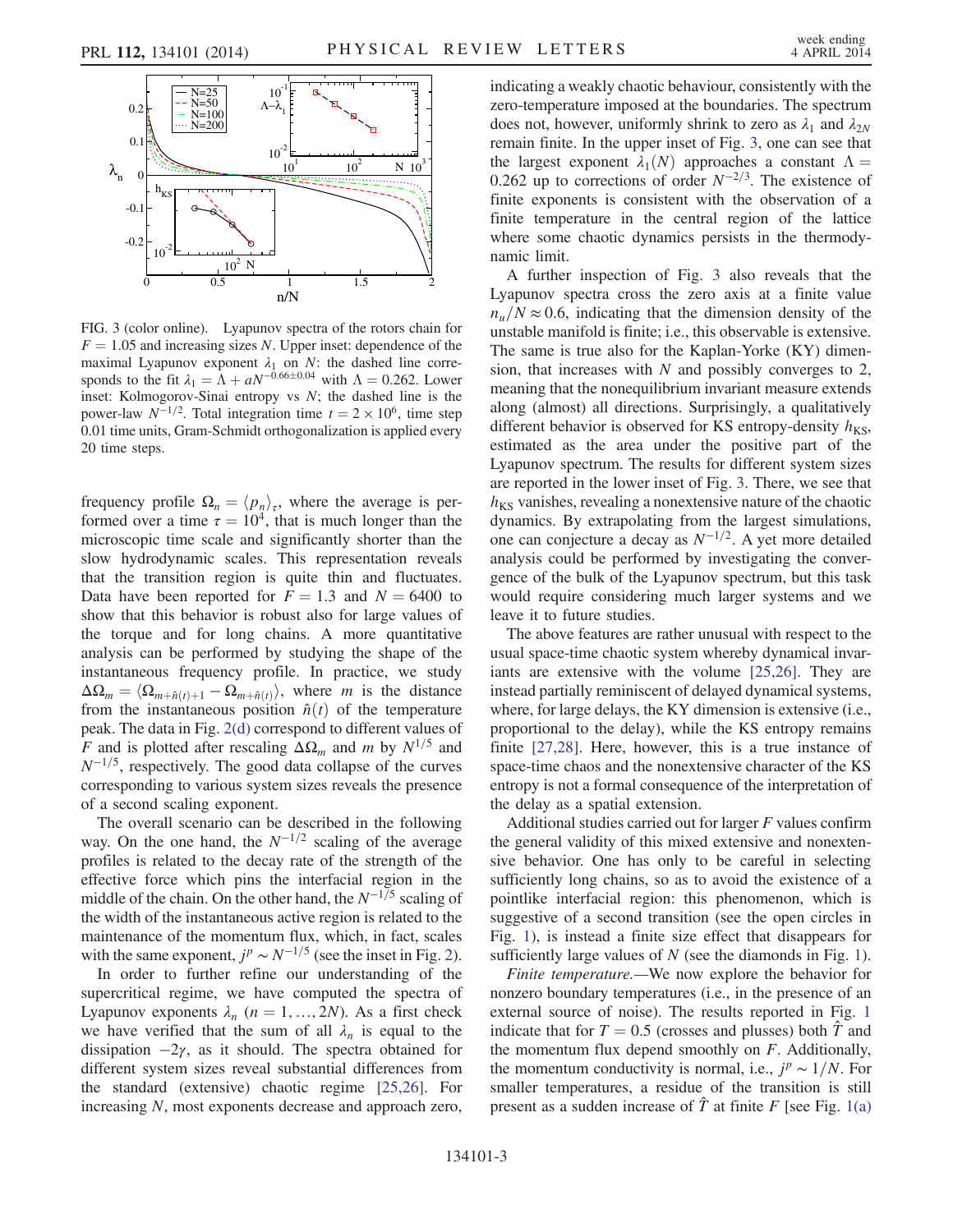<span id="page-3-4"></span>

FIG. 4 (color online). Kinetic temperature profiles of the DNLS equation for  $N = 250, 500, 1000, 2000, 4000,$  and 8000 and  $T = 0$ ,  $\mu_1 = 2$  and  $\mu_N = 5$ . The spatial direction is rescaled in order to obtain a data collapse in the region around the point of maximal temperature  $\hat{n}$ . Inset: chemical-potential flux  $j_n^a$  vs system size N. The (red) dashed line corresponds to a slope  $-2/5$ .

for  $T = 0.1$ . This is, nevertheless, a finite-size effect, as the pseudodiscontinuity disappears upon increasing  $N$ [compare squares and triangles in Fig.  $1(a)$ ]. This suggests that the fluctuations imposed on the boundaries induce phase slips, which are thereby responsible for the suppression of the synchronized state in the subcritical region. It is, however, interesting to notice the persistence of a bump in the temperature profile, although its width is now proportional to N.

DNLS model.—The above discussed nonequilibrium transition is not a peculiarity of the rotor model. Here below, we show that a similar scenario can be observed for the DNLS equation,  $i\dot{z}_n = -2|z_n|^2 z_n - z_{n+1} - z_{n-1}$ , where the DNLS equation,  $iz_n = -2|z_n|^2 z_n - z_{n+1} - z_{n-1}$ , where  $z_n = (p_n + iq_n)/\sqrt{2}$  is a complex variable. The DNLS Hamiltonian has two conserved quantities, the mass or norm *a* and the energy density *h* [\[29,30\]](#page-4-10), so that it is a natural candidate for describing coupled transport [\[10,31\]](#page-4-11).

We have numerically studied a DNLS chain interacting with two Langevin thermostats at  $T = 0$  and different chemical potentials  $\mu_1$  and  $\mu_N$  imposed at the boundaries (see Ref. [\[31\]](#page-4-12) for details). In this case, the control parameter, i.e., the driving force, is  $\delta \mu = |\mu_N - \mu_1|/2$ [\[31\]](#page-4-12). When  $\delta \mu$  is larger than a critical value (e.g.,  $\mu_1 = 2$ ) and  $\mu_N = 5$ ), a bumpy temperature profile spontaneously emerges. In Fig. [4](#page-3-4) one can see that the width of the peak scales as  $N^{1/2}$ , (as for the XY chain), while the left-right symmetry is lost and the mass (norm) flux  $j_n^a =$  $i\langle (z_n z_{n-1}^* - z_n^* z_{n-1}) \rangle$  now scales as  $N^{-2/5}$  instead of  $N^{-1/5}$  as in the XY case (see the inset in Fig. [4\)](#page-3-4).

Discussion and conclusions.—In this Letter we have shown that in the presence of coupled transport, the application of deterministic boundary forces may induce a nonequilibrium transition at zero temperature.

The different scaling behavior observed in two models  $(XY$  and DNLS), suggests the existence of multiple universality classes. We conjecture that, as in the context of (anomalous) heat conduction in one-dimensional systems, the discriminating factor is given by the presence of symmetries  $[24,32]$ . In the XY case, the average value of the torque is immaterial, since it can be removed by selecting a suitably rotating frame. This invariance implies that positive and negative frequency shifts are equivalent to one another and, as a result, symmetric profiles are expected and, indeed, observed. This symmetry is, however, not present in the DNLS dynamics, in spite of the fact that the DNLS equation can be effectively approximated by an XY model [\[31\]](#page-4-12) in the limit of small gradients and large mass densities.

If finite-temperature heat baths are considered, the firstorder transition is smoothed out and the anomalous superconductive behavior is replaced by a normal transport. A characterization of such a phase remains, however, nontrivial because of the underlying kink in the frequency or chemical potential profile, which induces a bump in the temperature and makes the implementation of a Green-Kubo formalism rather problematic. It will be instructive to explore the same problem in higher dimensions: one cannot exclude that the zero-temperature transition reported herein survives in the presence of finite fluctuations.

It is finally important to stress the anomalous properties of the supercritical phase in the context of nonlinear dynamics and synchronization phenomena. This regime is indeed characterized by a mixture of extensive (Kaplan-Yorke dimension) and nonextensive (Kolmogorov-Sinai entropy) properties, which make it atypical and different from (i) the standard extensive chaos typically observed in both dissipative and Hamiltonian models, and (ii) the localized chaotic states generated when all oscillators are damped and driven [\[33,34\]](#page-4-13). In other words, this regime provides an example of how complex dynamics can be in relatively simple models, characterized by nearest neighbor interactions.

<span id="page-3-0"></span>[\\*](#page-0-0) stefano.lepri@isc.cnr.it

- <span id="page-3-2"></span><span id="page-3-1"></span>[1] L. Bertini, A. D. Sole, D. Gabrielli, G. Jona-Lasinio, and C. Landim, [J. Stat. Mech. \(2007\) P07014.](http://dx.doi.org/10.1088/1742-5468/2007/07/P07014)
- [2] S. Lepri, R. Livi, and A. Politi, *[Phys. Rep.](http://dx.doi.org/10.1016/S0370-1573(02)00558-6)* 377, 1 (2003).
- [3] A. Dhar, Adv. Phys. 57[, 457 \(2008\)](http://dx.doi.org/10.1080/00018730802538522).
- <span id="page-3-3"></span>[4] G. Basile, L. Delfini, S. Lepri, R. Livi, S. Olla, and A. Politi, [Eur. Phys. J.: Spec. Top.](http://dx.doi.org/10.1140/epjst/e2007-00364-7) 151, 85 (2007).
- [5] M. Gillan and R. Holloway, J. Phys. C 18[, 5705 \(1985\).](http://dx.doi.org/10.1088/0022-3719/18/30/006)
- [6] C. Mejía-Monasterio, H. Larralde, and F. Leyvraz, [Phys.](http://dx.doi.org/10.1103/PhysRevLett.86.5417) Rev. Lett. 86[, 5417 \(2001\)](http://dx.doi.org/10.1103/PhysRevLett.86.5417).
- [7] H. Larralde, F. Leyvraz, and C. Mejía-Monasterio, [J. Stat.](http://dx.doi.org/10.1023/A:1025726905782) Phys. 113[, 197 \(2003\).](http://dx.doi.org/10.1023/A:1025726905782)
- [8] K. Saito, G. Benenti, and G. Casati, [Chem. Phys.](http://dx.doi.org/10.1016/j.chemphys.2010.06.009) 375, 508 [\(2010\).](http://dx.doi.org/10.1016/j.chemphys.2010.06.009)
- [9] D. Basko, [Ann. Phys. \(Amsterdam\)](http://dx.doi.org/10.1016/j.aop.2011.02.004) 326, 1577 (2011).